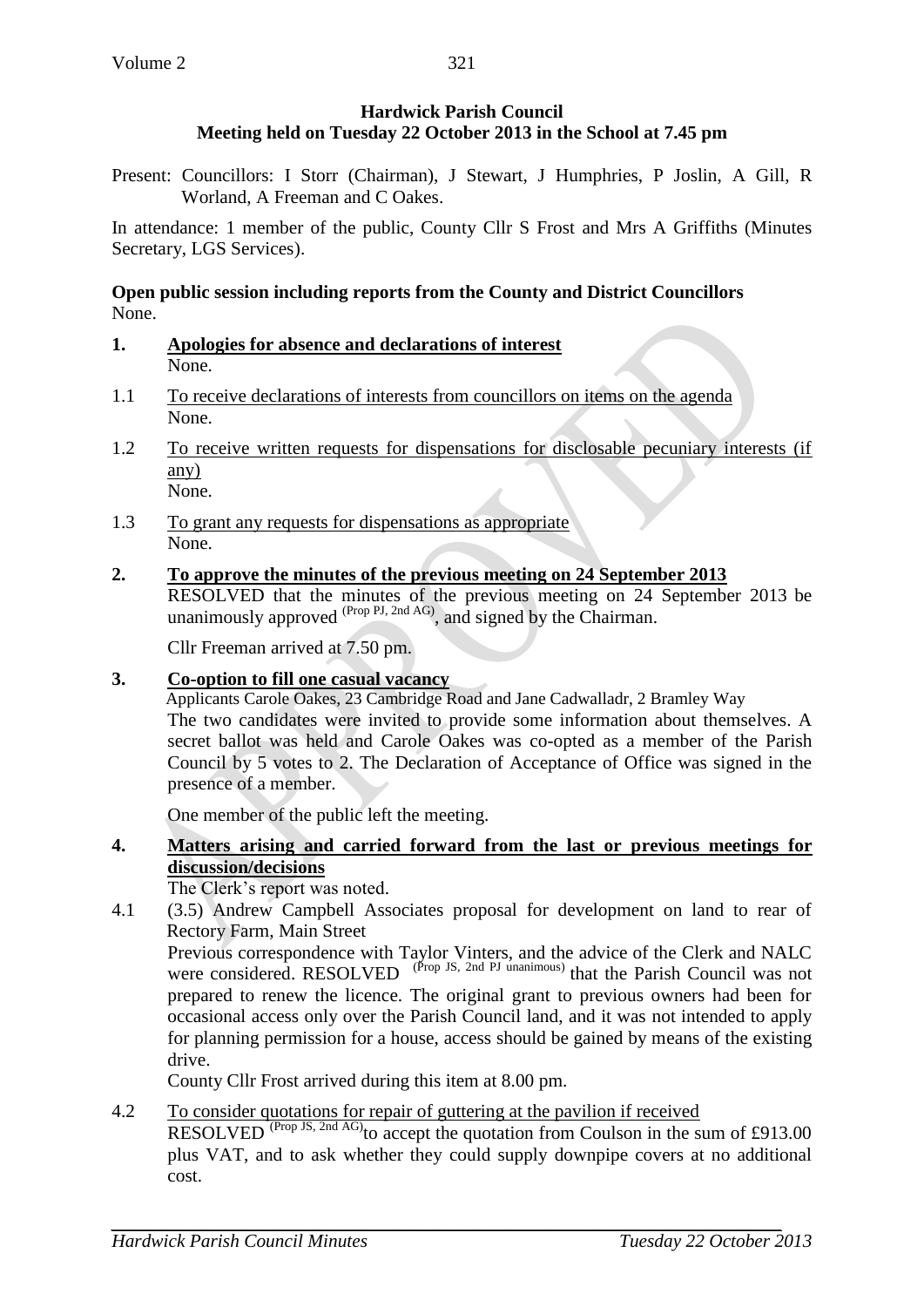## Volume 2

4.3 (4.2) Newsletter Editor and Webmaster vacancies

RESOLVED to note that the two people who had previously expressed an interest had subsequently withdrawn, but as it was understood that others had since shown an interest. The Chairman will pass their details to the Clerk so a letter can be sent welcoming their interest and explaining that LGS Services are dealing with the advertising side. The position of Webmaster will be considered further after the next issue of Hardwick Happenings is published.

## 4.4 HSSC lease negotiations

RESOLVED to receive the correspondence from Gary Bradbury of DVS, and the advice of the solicitor, the Clerk and the ICO's comments and the report from the Chairman on his meeting with Stephen Rose of the HSSC.

RESOLVED that no changes to the current arrangements regarding the CCTV be made or included in the new lease.

RESOLVED to receive the advice from the Council's Solicitor on the implications for the Landlord and Tenant Act

A proposal that the protection under the Landlord and Tenant Act should not be included in the lease, was defeated.

RESOLVED <sup>(Prop IS, 2nd RW, tied vote with Chairman casting his vote in favour of the motion) to grant</sup> security of tenure under the Landlord and Tenant Act.

RESOLVED <sup>(Prop IS, 2nd RW)</sup> to ask the solicitor to proceed with the arrangements for renewal of the lease.

### 4.5 CCC Local Highway Improvements 2013/2014 – Hardwick

RESOLVED in response to the correspondence from Stephen Thulbourn at CCC to reply that the Parish Council wished to apply for the Cahills Corner scheme to go ahead and looks forward to receiving the bidding forms in due course. CCC had been informed of the Parish Council's £50 contribution towards this year's work County Cllr Frost was asked for his support for the project.

Cllr Frost left copies of his written report and left the meeting at 8.53 pm.

## **5. Correspondence/communications received**

- 5.1 CCC Parish Council grants for bus facility improvements RESOLVED to ask for the replacement of the brick bus shelter near the corner of Cambridge Road, and to request real time bus information.
- 5.2 SCDC review of polling districts and places The Parish Council was satisfied with the current arrangements.

## **6. Planning Applications and Decision notices**

- 6.1 Planning applications received since the last meeting
- 6.1.1 S/1947/13/AD 175 St Neots Road retain two previously permitted signs for which consent has expired and retain two unauthorised signs RESOLVED to recommend refusal and is to respond that the signs are too large, too garish and that four signs was too many. The Parish Council would like the number to revert to two smaller signs as before, and to ask that any future signs should come before the Parish Council for approval. It was also agreed to ask whether similar signs now erected in the vicinity had been granted planning permission. (Prop AG, 2nd IS)
- 6.1.2 S/2162/13/FL 37 Ashmead Drive Erect a conservatory and canopies to replace existing canopy to rear of property RESOLVED to recommend approval <sup>(Prop AG, 2nd IS)</sup>.
- 6.2 SCDC Decision Notices
- 6.2.1 S/1607/13/FL 21 Cambridge Road Single storey rear extension replacing existing conservatory and replacement garage – Permission granted by SCDC. Noted.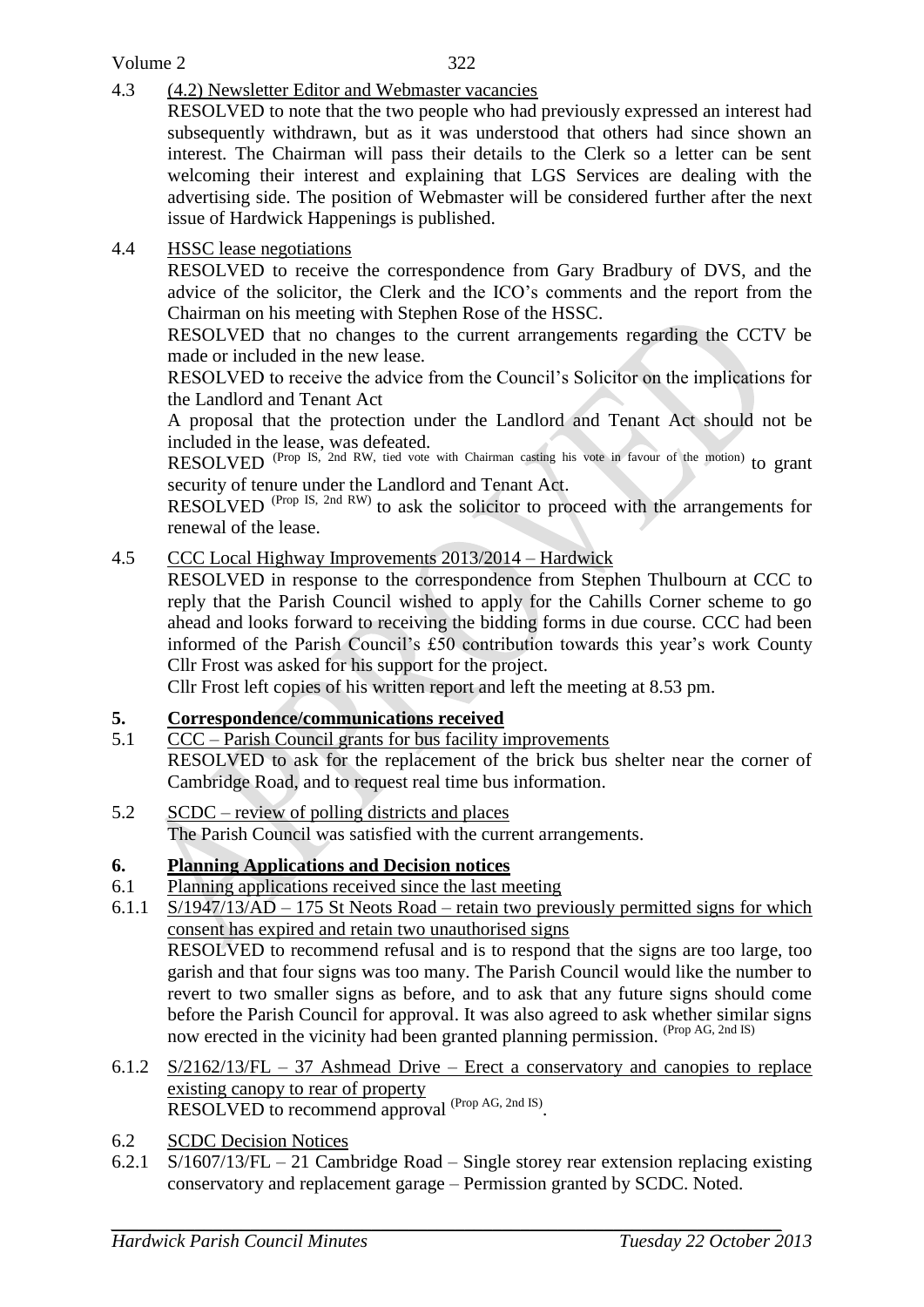#### 323

## 6.3 Tree Works

Cllr Gill reported on discussions with a resident of Ellison Lane about lack of light caused by a tree by the walkway to Pershore Road. The resident had been informed that the tree would be crown lifted next September. The tree near the church has been cut back.

### **7. Members reports and items for information only**

7.1 Proposal that the Parish Council matches the value of the gritting equipment provided free of charge by CCC

Cllr Humphries reported that a gritting plan for the village had been drawn up. Six volunteers in Hardwick had been trained and are covered by CCC's insurance to carry out gritting. The Chairman cautioned against other untrained volunteers carrying out the gritting as they would not be insured. It was hoped that CCC would provide 3 gritting machines. Cllr Humphries proposal that the Parish Council purchase three more and one for the School at a cost of £151.76 each plus VAT was carried forward to the next meeting pending the six volunteers writing to CCC asking for the equipment, and how many gritting machines would be supplied.

## **8. Finance, procedure and risk assessment**

8.1 To receive the financial report and approve the payment of bills

RESOLVED to receive the financial report and the invoices and bank statements being checked before the cheques were signed at the end of the meeting. The payments as listed in the finance report, plus Acacia Tree Surgery (Tree work) £3774.00 and RPM (Skate ramp repairs) £216.00, were approved for payment <sup>(Prop PJ</sup>, 2nd JH).

| <b>SCDC</b> (Eurobin) Direct Debit          | £14.70   |
|---------------------------------------------|----------|
| SCDC (Ellison Lane dog bin) Direct Debit    | £29.65   |
| Cromwell Fire (Fire alarm/emergency lights) | £1230.00 |
| <b>Salaries</b>                             | £315.00  |
| Grounds by Rounds (Grounds Maintenance)     | £303.01  |
| LGS Services (Admin support)                | £1448.02 |

Credits including receipt of the precept, payment from the Cricket Club for the Eurobin and changing room use, and bank interest were noted.

8.2 Play areas and skate park inspection reports

The comments of RPM that the skate ramp had been heavily repaired and would not be long-term, were noted. A quotation is to be obtained for a new style replacement bin at Grenadier Walk, to replace the old brazier style bin. This is to be relocated nearer the swings.

Cllr Bhachu is to be asked to submit his reports as soon as possible.

8.3 To consider any quotes for urgent work required because of risk None.

#### 8.4 To approve the grass cutting and village maintenance contract specification so that tenders can be obtained

RESOLVED that no change be made to the specifications and to seek tenders. The Parish Council expressed satisfaction with the work of both contractors.

### **9. Members items for the next agenda and for the Clerk's information and Closure of meeting**

The election of a Vice-Chairman and members' responsibilities for planning applications are to be agenda items for the next meeting.